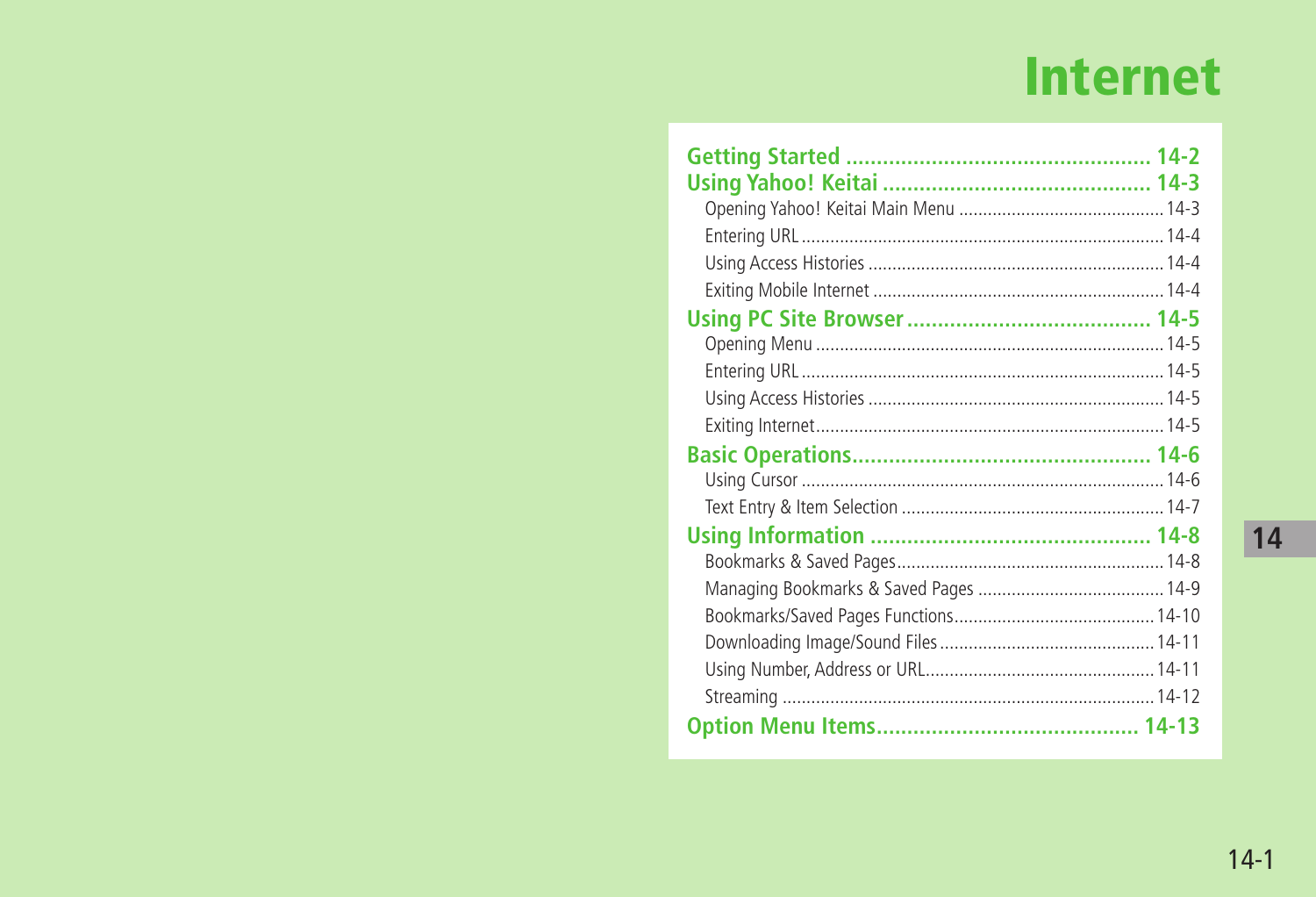## <span id="page-1-0"></span>**Getting Started**

**Access Yahoo! Keitai Mobile Internet and PC sites. "Yahoo! Keitai" is both a SoftBank Mobile Internet service and the SoftBank Mobile Internet portal. View PC Internet websites via PC Site Browser.**

### **Internet**

## **Yahoo! Keitai**

- $\bullet$  View Mobile Internet Websites ( $\rightarrow$ P.14-3)
- Download image/sound files, etc. (c P.14-11)
- $\bullet$  Movies/Music Streaming ( $\leq P.14-12$ )
- Register S! Quick News  $(\mathcal{F}P.7-2)$

### **PC Sites**

- $\bullet$  View PC Sites ( $\leq$ P.14-5)
- $\bullet$  Download still images ( $\angle$  P.14-11)

#### **Note**

- Separate subscription is required for Network access.
- For more information, visit SOFTBANK MOBILE Corp. Website (http://www.softbank.jp).
- Video Calls cannot be received while connecting to the Network.

### **Cache Memory**

### **Retrieved information is temporarily saved in Cache Memory.**

### **When full, oldest is deleted first.**

- Previously viewed pages may load from Cache Memory. To view the latest, update information  $(r^2 \rightarrow P 14-13)$ .
- Cached items with expiry dates are deleted upon expiry.
- Information remains even after handset is disconnected from the Network or handset power is turned off.

#### **Tip**

**Settings** ● Clear Cache ● Delete Cookies (rep. 17-15) ●Initialize Browser (子P.17-16)

**Internet 14**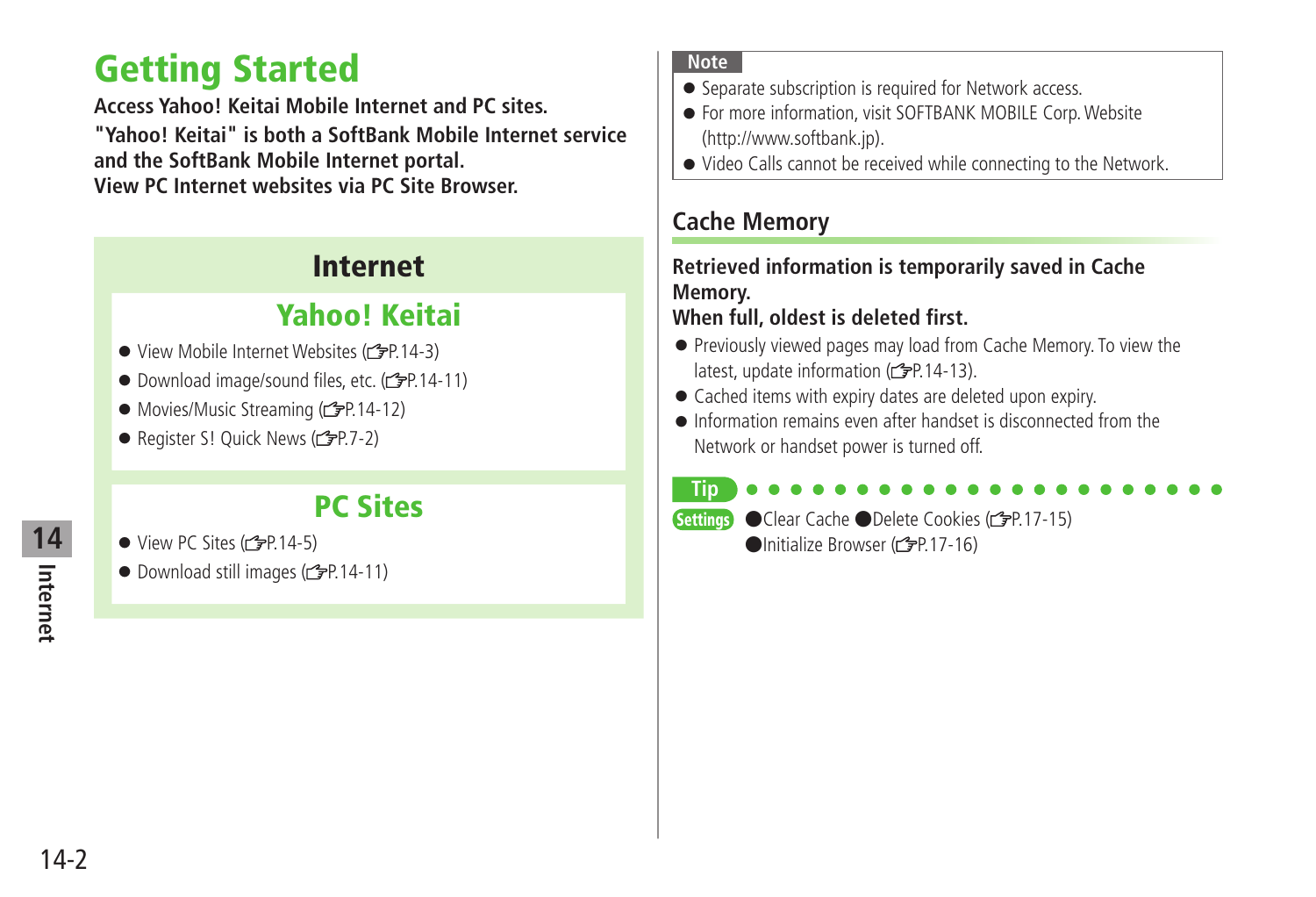### <span id="page-2-0"></span>**SSL/TLS**

**SSL (Secure Socket Layer) and TLS (Transport Layer Security) are encryption protocols for secure Internet transmissions of important/sensitive information such as credit card numbers.**

**Server certificates are saved on 832P ( P.17-16).**

#### **Notes**

**Tip**

When a security notice appears, subscribers must decide for themselves whether or not to open the page. SOFTBANK MOBILE Corp., VeriSign Japan K.K., Cybertrust Japan Co., Ltd., Entrust Japan Co.,Ltd., GlobalSign K.K., RSA Security Inc. and SECOM Trust.net Co., Ltd. cannot be held liable for any damages associated with the use of SSL and TLS.

**Settings** ● Security Settings (全P.17-16)

## **Using Yahoo! Keitai**

**Opening Yahoo! Keitai Main Menu**

**Select Yahoo! Keitai Main Menu items to access websites.**

**Main Menu** X **Yahoo! Keitai**

### **1 Yahoo! Keitai**

832P connects to the Network.

- **2** Select a menu item
	- Repeat Step 2 as required.
	- Basic Operations: r<sup>-</sup> P.14-6

#### **Note**

 $\bullet$  Shortcut: In Standby, press  $\boxed{\mathbf{x}}$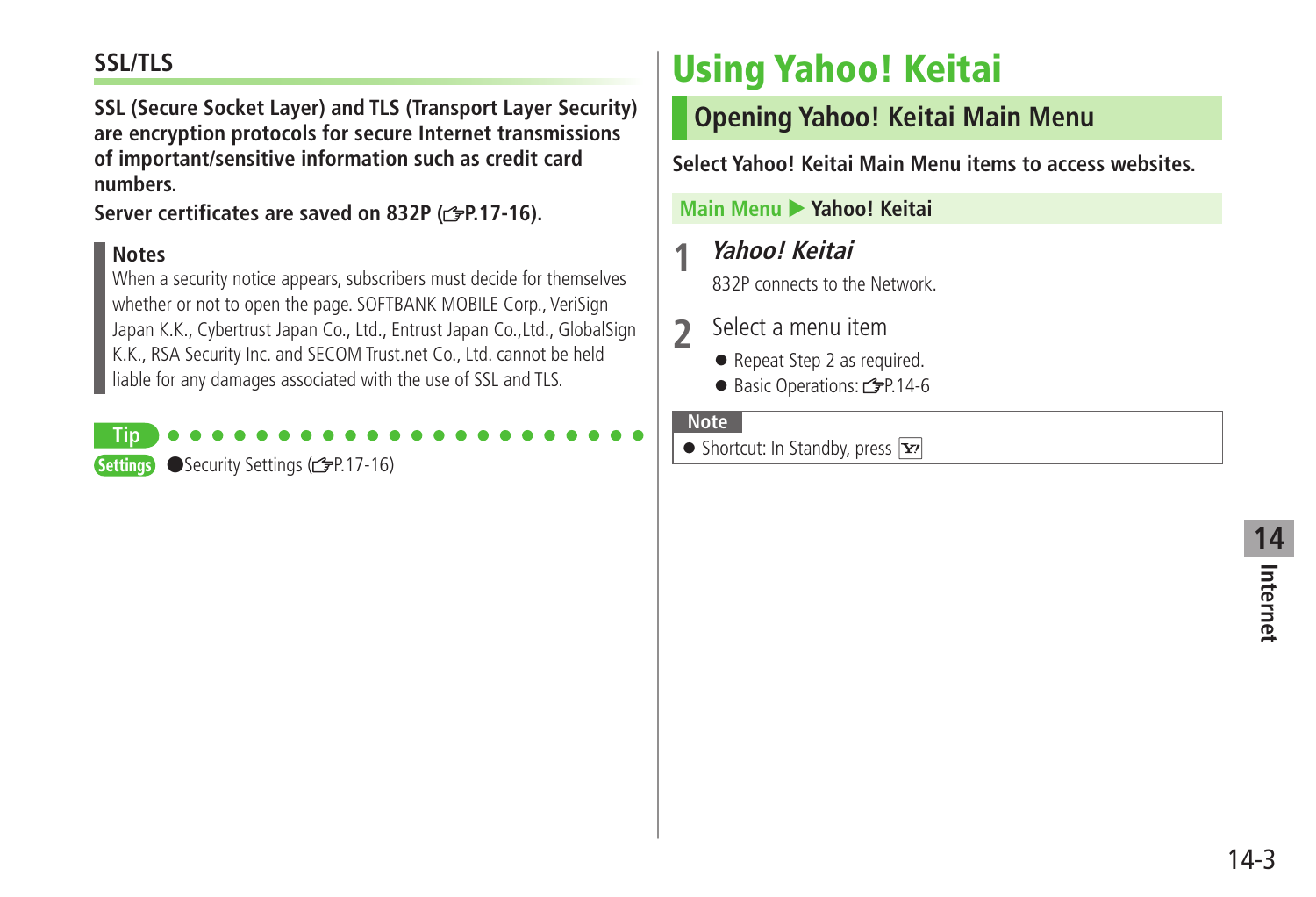### <span id="page-3-0"></span>**Entering URL**

**Enter URLs (addresses beginning with "http://" or "https://") directly to access websites, or open previously viewed pages using URL histories.**

● Up to 20 URL histories are stored.

- **Enter URL Directly** 
	- *Direct Entrv →* **Enter URL**

```
 Use URL History
URL History List  
Select a URL
```


**URL History List Window**

**Internet 14**

■ **Delete URL Histories**  $>$  In Step1, **URL History List**  $\rightarrow$  (Highlight a URL  $\rightarrow$  )  $\boxed{\mathbf{x}}$  [Menu]  $\rightarrow$ **Delete** or **Delete All YES**

### **Using Access Histories**

### **Open previously viewed pages using access histories.**

● Up to 100 access histories are stored (The number of savable histories varies depending on data amount.).

### **Main Menu > Yahoo! Keitai > History**

**1** Select a history



**History Window**

#### ■ **Delete Access Histories**

- $>$  In Step 1, (highlight a history  $\rightarrow$  )  $\boxed{\mathbf{Y}}$  [Menu]  $\rightarrow$  *Delete* or *Delete All* → YES (→ For Delete All, enter Phone Password)
- **Show Access History URLs**
- $>$  In Step 1, highlight a history  $\rightarrow$   $\overline{Y}$  [Menu]  $\rightarrow$  *Display URL*

### **Exiting Mobile Internet**

```
\boxed{\odot} \rightarrow YES
```
#### **Note**

● Closing handset does not affect active browser.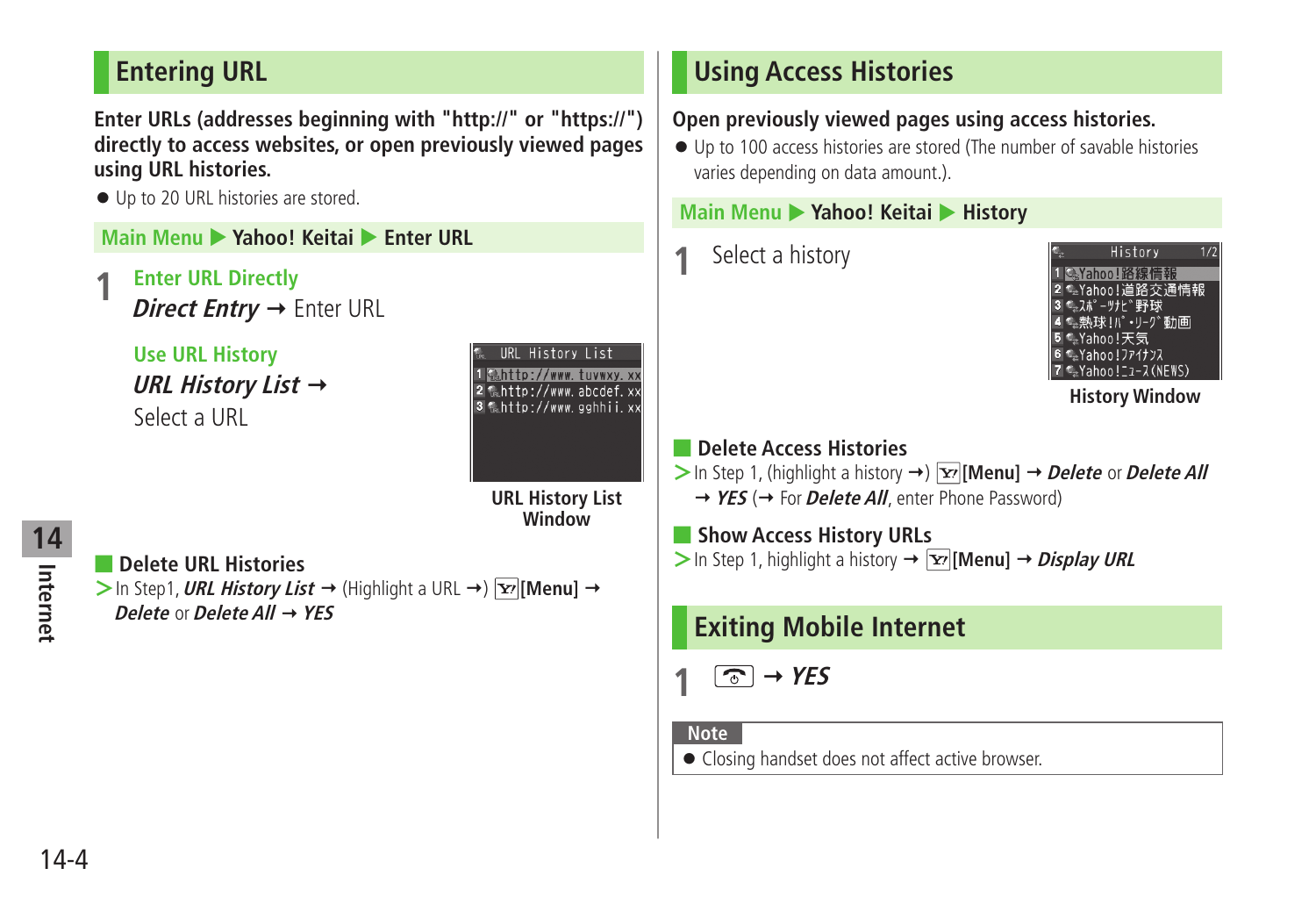## <span id="page-4-0"></span>**Using PC Site Browser**

### **Opening Menu**

#### **View PC websites using PC Site Browser.**

- When PC Site Browser opens, appears.
- Some pages may not be viewable.
- Viewing PC websites may incur high charges.

### **Main Menu > Yahoo! Keitai > PC Site Browser**

### **1 Homepage**

Confirmation appears. Select **NO**.

- To show confirmation each time: **YES**
- **2** Select a menu item

Repeat Step 2 as required.

#### **Note**

 $\bullet$  Alternatively, press  $\boxed{\infty}$  in Yahoo! Keitai Menu to switch to PC Site Browser Menu. To return to Yahoo! Keitai Menu, press  $\boxed{\infty}$  again.

**Tip**

Settings ●Hide Warning Messages when Activating PC Site Browser or Switching to Yahoo! Keitai (<a>P.17-15)</a>

### **Entering URL**

**Follow same operation accessed from Yahoo! Keitai ( P.14-4).**

● Up to 20 URL histories are stored.

**Main Menu > Yahoo! Keitai > PC Site Browser Enter URL** 

● Follow Step 1 of same operation accessed from Yahoo! Keitai  $(2P.14-4)$ .

### **Using Access Histories**

#### **Follow same operation accessed from Yahoo! Keitai ( P.14-4).**

● Up to 100 access histories are stored (The number of savable histories varies depending on data amount.).

#### **Main Menu > Yahoo! Keitai > PC Site Browser > History**

● Follow Step 1 of same operation accessed from Yahoo! Keitai (<del>f</del>P.14-4).

### **Exiting Internet**

 $\boxed{\odot}$   $\rightarrow$  YES

**Note**

● Closing handset does not affect active browser.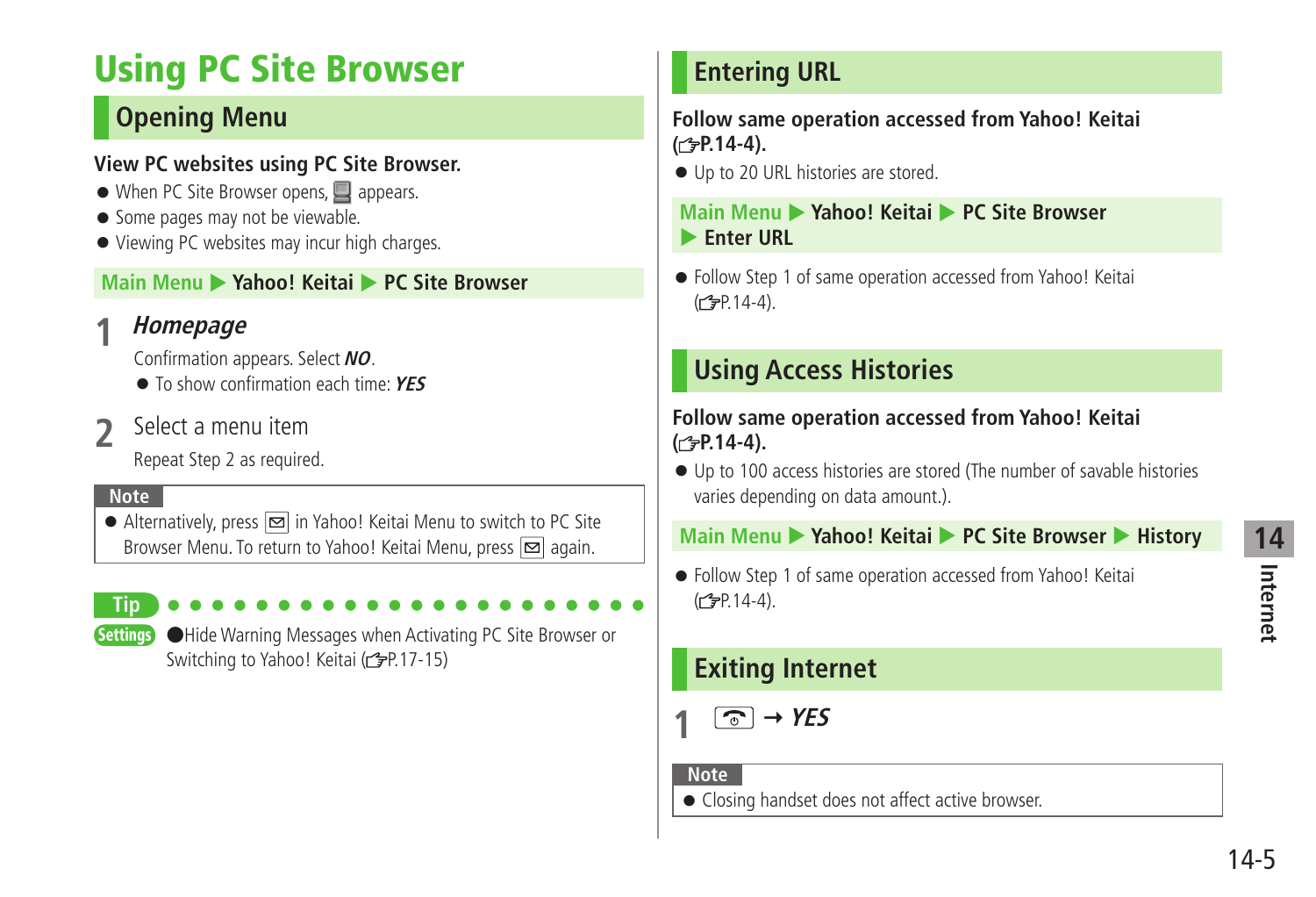## <span id="page-5-0"></span>**Basic Operations**

### **Using Cursor**

| <b>Move Cursor</b>                     | Use cursor to select underlined menu items.<br>$\circ$ to move right<br>to move left<br>$\circ$ to move to previous line<br>$\Omega$ to move to next line                                                                                                                          |
|----------------------------------------|------------------------------------------------------------------------------------------------------------------------------------------------------------------------------------------------------------------------------------------------------------------------------------|
| <b>Scroll Pages</b>                    | Scroll bar appears on right side or at bottom of<br>Display when page content continues beyond<br><b>view</b><br>O scroll up/down<br><b>O</b> scroll left/right<br>coll page up by a screenful<br>scroll page down by a screenful                                                  |
| Move to<br>previous page/<br>next page | Previously viewed pages are temporarily saved in<br>Cache Memory (rep. 14-2).<br><b>⊠[Back]</b> : Return to previous page<br>$\overline{\mathbf{Y}'}$ [Menu] $\rightarrow$ <i>Forward</i> : View next page<br>• Some web pages may not appear after<br>performing the steps above. |

### **When Authentication is Required**

Some pages require user authentication for access. If required, enter user ID or password.

#### **Tip**

Settings ●Font Size ●Scroll Unit ●Images Off ●Sound Off ●Delete User ID or Password Entered when Authentication is Required  $(\mathbb{Z}P.17-15)$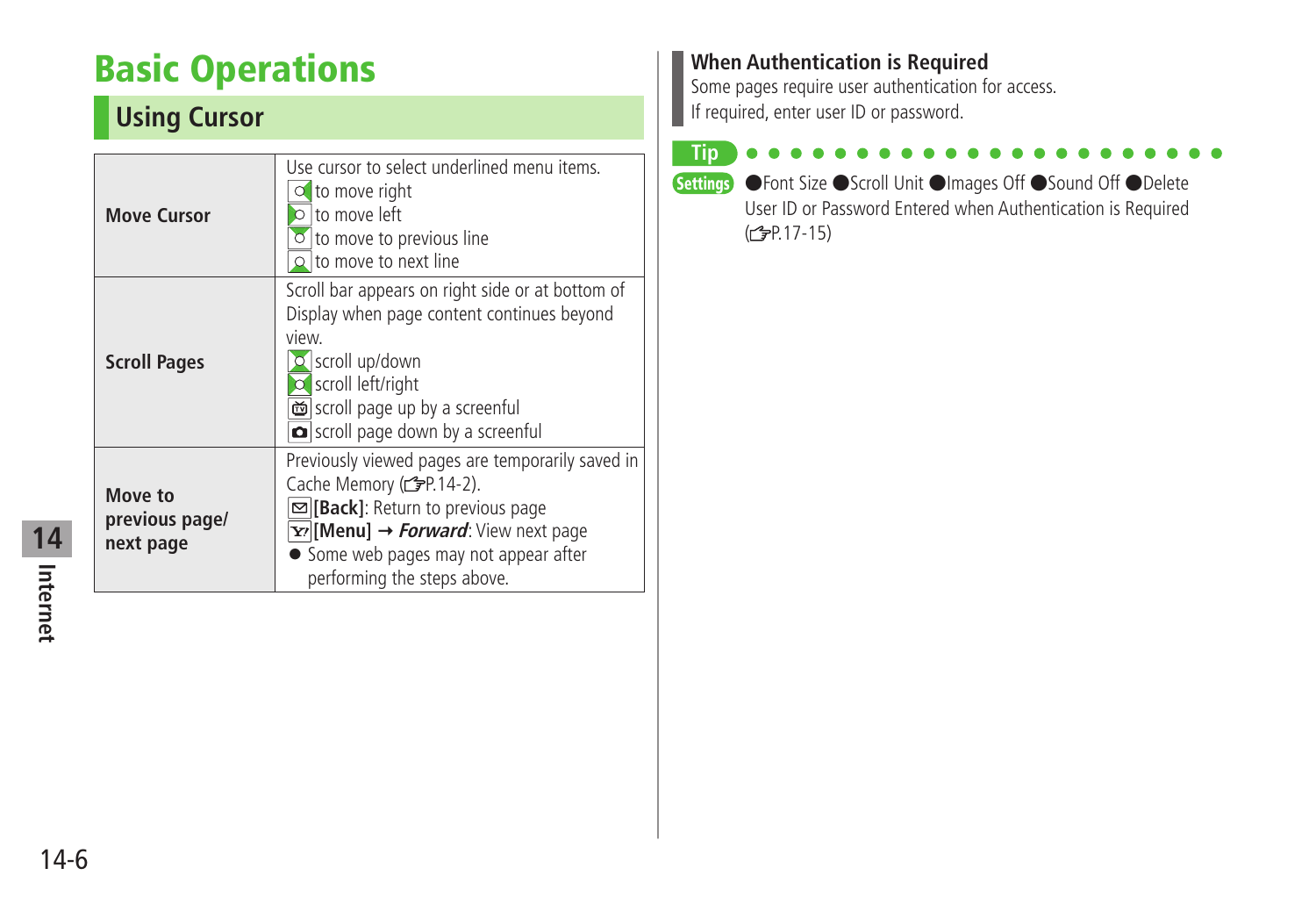### <span id="page-6-0"></span>**Text Entry & Item Selection**

**Enter text or select items to send information.**



● Actual web pages may differ in appearance.

| <b>Text Entry Field</b> | Highlight field $\rightarrow \lceil \bullet \rceil \rightarrow$ Enter text $\rightarrow \lceil \bullet \rceil$                                        |
|-------------------------|-------------------------------------------------------------------------------------------------------------------------------------------------------|
| <b>Menu List</b>        | Highlight field $\rightarrow  \bullet $<br>Menu list appears.<br>Highlight an item $\rightarrow$ $\boxed{\bullet}$<br>Selected items are highlighted. |
| <b>Radio Button</b>     | Highlight $\bigcirc \rightarrow \bigcirc$<br>When selected, appears.                                                                                  |
| <b>Check Box</b>        | Highlight $\Box \rightarrow   \bullet  $<br>When selected, $\Box$ appears.                                                                            |
| <b>Command Button</b>   | Highlight the button $\rightarrow  \bullet $<br>Corresponding command is executed.                                                                    |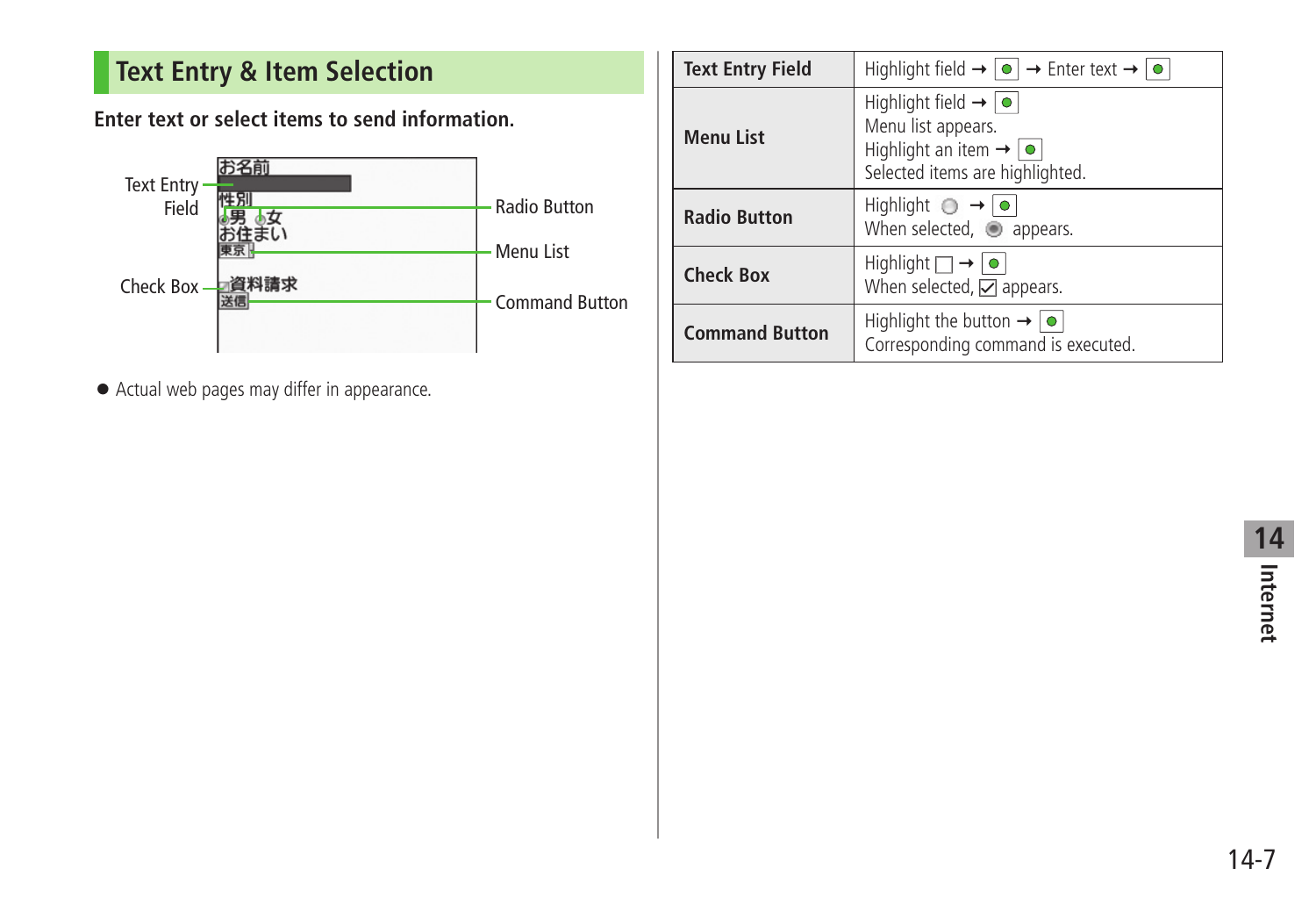## <span id="page-7-0"></span>**Using Information**

### **Bookmarks & Saved Pages**

#### **Bookmark websites or save page content to Saved Pages.**

● Some copy protected materials cannot be saved.

| <b>Bookmarks</b>   | Save links to websites. 832P connects to the<br>Network to open the link.       |
|--------------------|---------------------------------------------------------------------------------|
| <b>Saved Pages</b> | Save page content. 832P opens saved pages<br>without connecting to the Network. |

### **Saving Web Pages**

- Open a web page  $\rightarrow \boxed{\mathbf{Y}}$  [Menu]  $\rightarrow$ **Bookmarks** or **Saved Pages Add**
- Select title  $\rightarrow$  Edit title
- **3 Example 1 DE** 
	- Saved Bookmarks/Saved Pages are saved to Bookmarks List/Saved Pages List ( FRight)

### ■ **Open Bookmarks/Saved Pages in Web Page**

 $>$  Open a web page  $\rightarrow \boxed{\text{Y}}$  [Menu]  $\rightarrow$  *Bookmarks* or *Saved Pages*  $\rightarrow$ **View List**

### **Viewing Bookmarks & Saved Pages**

### **Main Menu > Yahoo! Keitai (> PC Site Browser)**

*Bookmarks* or **Saved Pages**  $\rightarrow$  Select an item **Example: Yahoo! Keitai Browser**

| <b>Bookmarks</b>        |  |
|-------------------------|--|
| ूPanasonicメーカーサイト       |  |
| $S-1h$ <sup>*</sup> $h$ |  |
| ションテンツ得パック              |  |
| ◎株価                     |  |
| - 天気                    |  |
|                         |  |
|                         |  |



**Bookmarks List Window Saved Pages List Window**

#### **Note**

● Create folders in Bookmarks/Saved Pages List to organize Bookmarks/ Saved Pages (rep. 14-9).



●Send Bookmarks via Infrared (rep. 10-3) ●Send Bookmarks via IC Transmission  $(r^2P.10-5)$ 

- ●Add Bookmark Shortcuts to Standby ●Save URLs to Bookmarks
- ●Send Bookmark URLs (全P.14-10)

**Internet**

**14**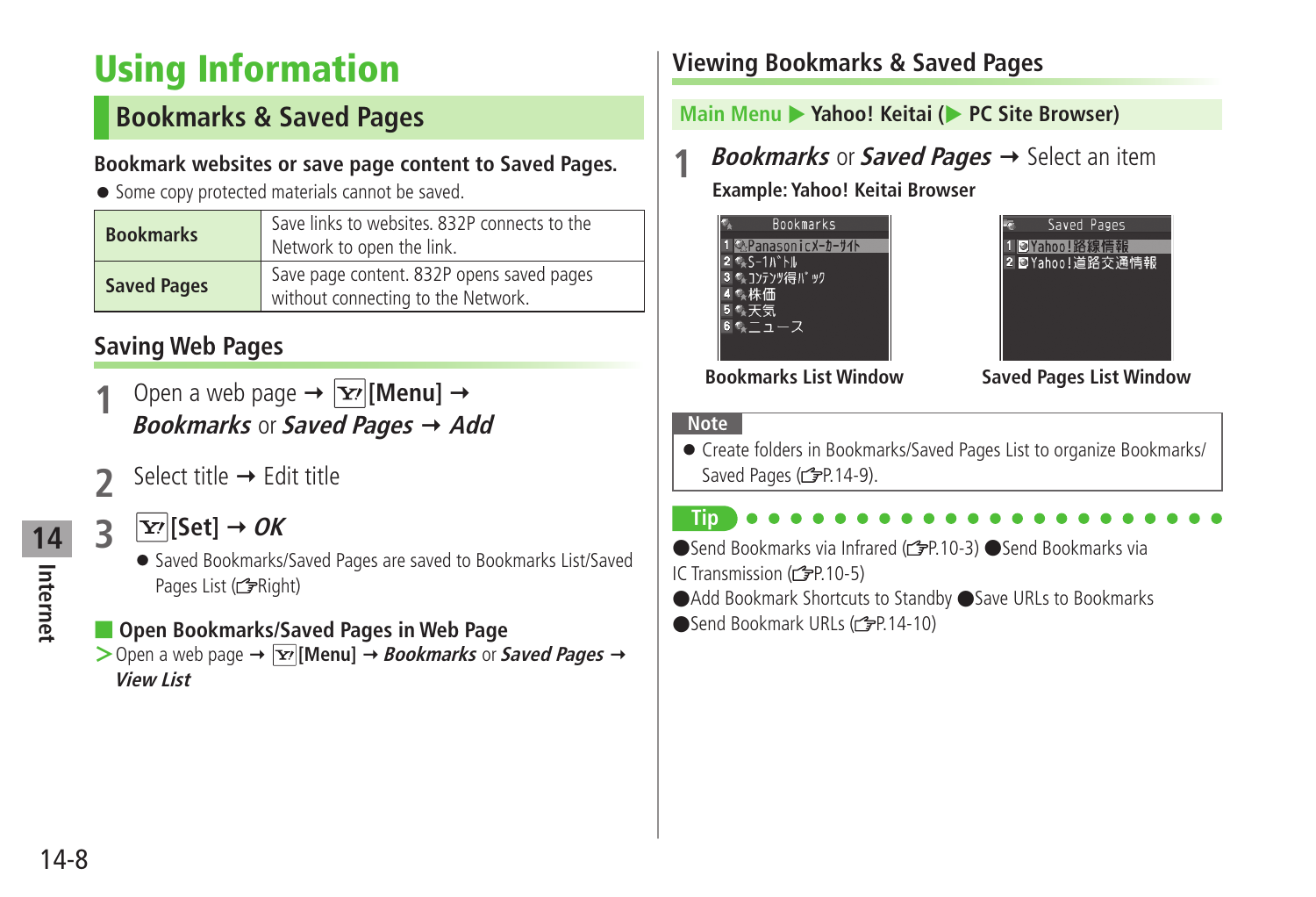### <span id="page-8-0"></span>**Managing Bookmarks & Saved Pages**

**Follow the steps below to open Bookmarks or Saved pages list:**

#### ■ **Yahoo! Keitai**

**Main Menu > Yahoo! Keitai > Bookmarks** or **Saved Pages** 

### ■ **PC Site Browser**

**Main Menu > Yahoo! Keitai > PC Site Browser Bookmarks** or **Saved Pages** 

#### **Note**

● When a different USIM Card is inserted, Saved Pages do not appear or title name cannot be changed.

### **Creating New Bookmark/Saved Pages Folders**

● Folders cannot be created within existing folders.

**1** Bookmarks<br>
In Bookmarks list window, **[x**<sup>2</sup>]**[Menu]** → **Create New Folders** Enter title

### **Saved Pages**

In Saved Pages list window,  $\overline{\mathbf{x}'}$  [Menu]  $\rightarrow$ **New Folder → Enter title** 

### ■ **Move Bookmarks/Saved Pages to Folder**

- ① Before moving to folders, set **Sort** to **Saved/Moved Order**  $(\mathbb{Z}P.14-10)$
- ② In Bookmarks/Saved Pages list window ( P.14-8), highlight a bookmark/saved page  $\rightarrow \boxed{\mathbf{Y}}$  [Menu]  $\rightarrow$  *Move to*  $\rightarrow$  Select a folder  $\rightarrow$ Select a destination

### ■ **Edit Folder Title**

> In Bookmarks/Saved Pages list window (c<sup>2</sup>P.14-8), highlight a folder → **[x** $\overline{Y}$ **] Menu]**  $\rightarrow$  *Edit*  $\rightarrow$  Edit folder title

### **Editing Bookmark Titles/URLs**

- In Bookmarks list window, highlight a bookmark →  $\overline{\mathbf{Y}'}$  [Menu]  $\rightarrow$  *Edit*
- **2** Edit title/URL

### **Renaming Saved Pages**

- In Saved Pages list window, highlight a saved page  $\rightarrow$  $\overline{\mathbf{Y}'}$  [Menu]  $\rightarrow$  *Edit*
- **2** Edit title

**Tip** ●Delete Bookmarks/Saved Pages/Folders ●Display Bookmark/Saved Page URLs ●Change Bookmarks/Saved Pages/Folders Display Order ●Sort Bookmarks/Saved Pages/Folders ( $\mathcal{P}$ P.14-10)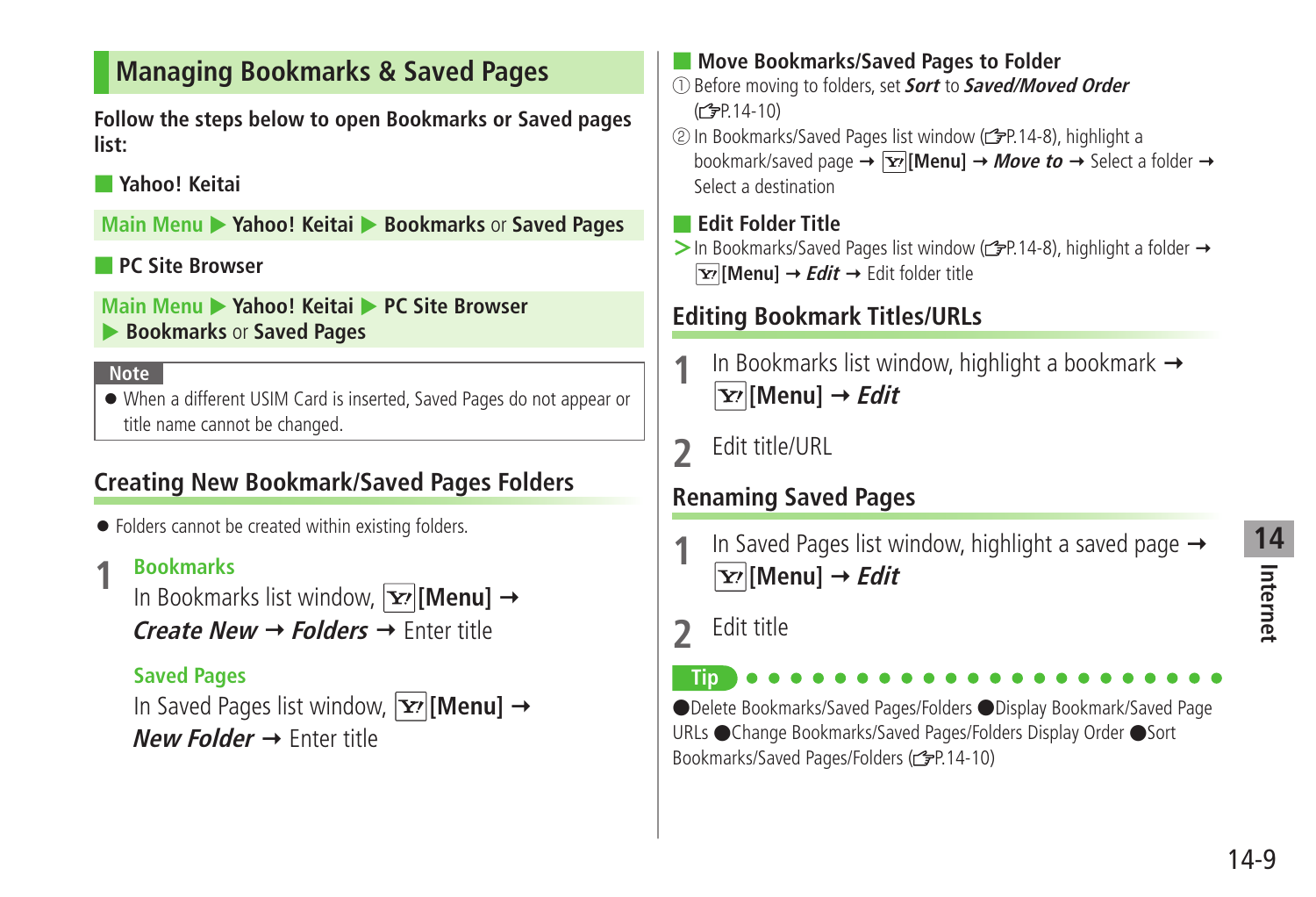### <span id="page-9-0"></span>**Bookmarks/Saved Pages Functions**

- **From Main Menu** Yahoo! Keitai (**X** PC Site Browser) X **Bookmarks** or **Saved Pages**
- **Add Bookmark Shortcuts to Standby**

 $>$  Highlight a bookmark  $\rightarrow \boxed{\mathbf{x}}$  [Menu]  $\rightarrow$  *Add shortcut icon*  $\rightarrow$  *YES* 

#### ■ **Save URLs to Bookmarks**

 $\triangleright$  **[Menu]**  $\rightarrow$  **Create New**  $\rightarrow$  **Bookmarks**  $\rightarrow$  **Enter a title/URL**  $\rightarrow$ **[Set]**

#### ■ **Delete Bookmarks/Saved Pages/Folders**

**>**Follow the steps below

| <b>Item</b>                            | <b>Operation/Description</b>                                                                                                                                                                        |
|----------------------------------------|-----------------------------------------------------------------------------------------------------------------------------------------------------------------------------------------------------|
| <b>Delete</b>                          | $\triangleright$ Highlight a bookmark, saved page or folder $\rightarrow$<br>$\boxed{\text{Y}}$ [Menu] $\rightarrow$ <i>Delete</i> $\rightarrow$ <i>YES</i>                                         |
| <b>Delete</b><br><b>Selected Items</b> | Select items to delete<br>$\triangleright$ <b>Tr</b> [Menu] $\rightarrow$ <i>Delete selected</i> $\rightarrow$ Check items to<br>delete $\rightarrow \boxed{\mathbf{Y}}$ [Delete] $\rightarrow$ YES |
| Delete All                             | $\triangleright$   <b>Y</b> <sup>r</sup>   <b>Menu</b> ] $\rightarrow$ <i>Delete All</i> $\rightarrow$ <i>YES</i> $\rightarrow$ Enter Phone<br>Password                                             |

### **Display Bookmark/Saved Page URLs**

**>** Highlight a bookmark/saved page →  $\boxed{\mathbf{x}}$  [Menu] → *Display URL* 

■ **Change Bookmarks/Saved Pages/Folders Display Order**  $>$  Highlight a bookmark/saved page/folder  $\rightarrow \boxed{\mathbf{x}}$  [Menu]  $\rightarrow$  Move to  $\rightarrow$  $\sqrt{2}$  to select a position

● Before changing order, set **Sort** (<del>○</del>Right) to **Saved/Moved Order**.

#### ■ **Sort Bookmarks/Saved Pages/Folders**

 $\triangleright$  **[x] [Menu]**  $\rightarrow$  *Sort*  $\rightarrow$  Select a condition

#### ■ **Send Bookmark URLs**

 $>$  Highlight a bookmark  $\rightarrow \boxed{\infty}$  [Menu]  $\rightarrow$  **Send URL**  $\rightarrow$  **S! Mail** or

**SMS** → Create a message (S! Mail: from Step 2 on P.13-4/SMS: From Step 2 on P.13-7)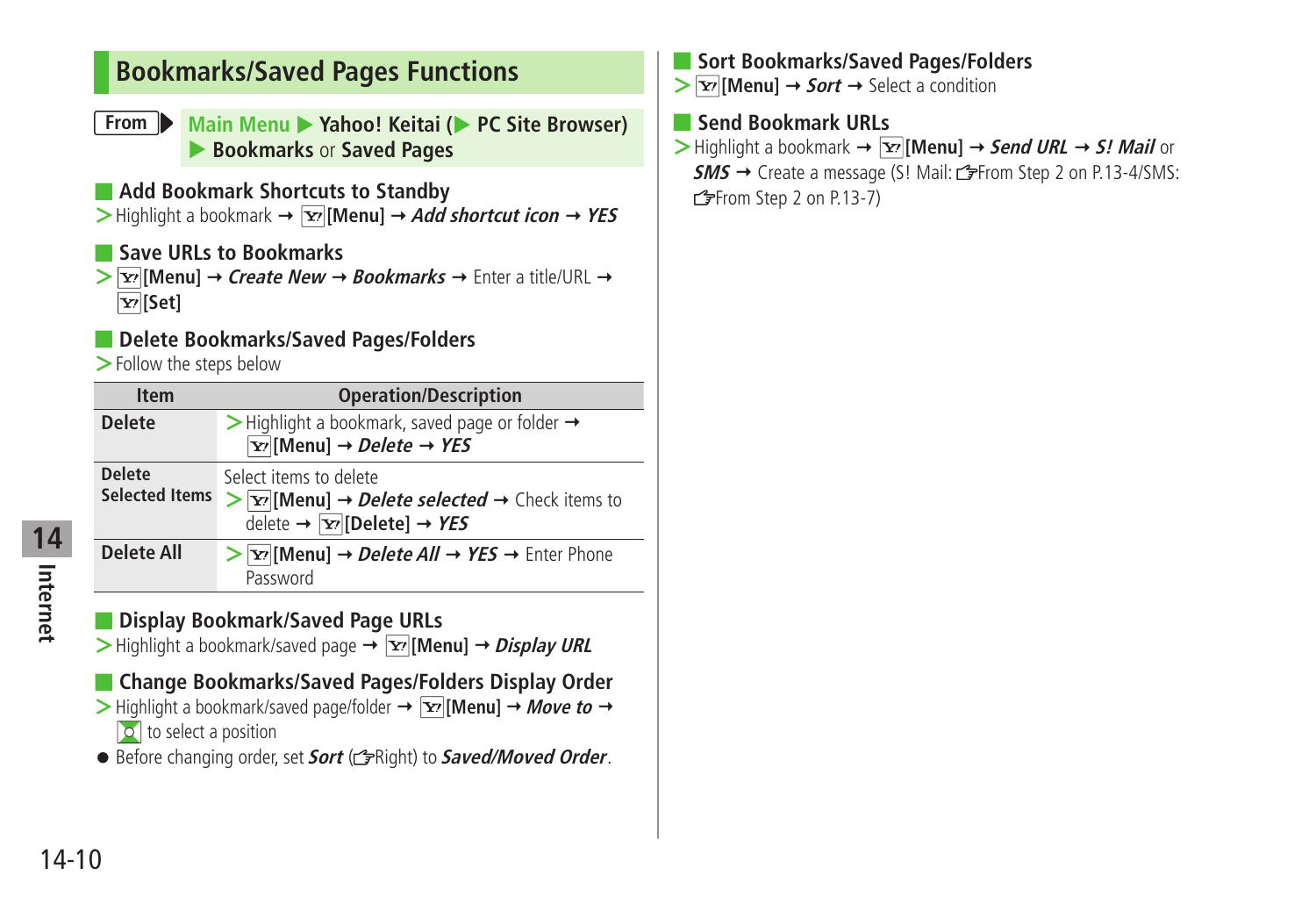### <span id="page-10-0"></span>**Downloading Image/Sound Files**

### **Save images, sounds, etc. to Data Folder or microSD Card.**

● For PC Site Browser, only still images can be saved.

- Open a web page  $\rightarrow$   $\vert x \vert$  [**Menu**]  $\rightarrow$  *Select File*
- **2** Select a file

### **3 Save YES**

Available menu items vary by saved content.

- Save location is determined by **Save Settings** (<del>○</del>P.17-15). However, save location may change depending on situations. Check confirmation when download is complete.
- Confirmation appears when downloading images or sound files. Select **YES** for image/sound setting.

#### **Note**

- Do not remove/install microSD Card while saving files to it.
- Do not turn 832P power off while downloading or saving files. Files may be damaged.
- Some copy protected files may not be saved.

### **Using Number, Address or URL**

**Use linked numbers, addresses or URLs to make calls, send messages, access websites, or save directly to Phone Book.**

**1** Open a web page containing phone numbers, mail addresses or URLs

### **2 Phone Number**

Select a phone number  $\rightarrow$  Select an item (See below)

| <b>Item</b>         | <b>Operation/Description</b>                         |
|---------------------|------------------------------------------------------|
| Voice call          | Make a Voice Call                                    |
| Video call          | Make a Video Call                                    |
| Select image        | Select outgoing image                                |
| <b>Add to Phone</b> | Save a number to Phone Book (CFFrom Step 2 on P.4-5) |
| <b>Book</b>         |                                                      |

#### **E-mail Address**

Select an address  $\rightarrow$  Select an item (See below)

| <b>Item</b>                 | <b>Operation/Description</b>                                  |
|-----------------------------|---------------------------------------------------------------|
| Compose<br>S! Mail          | Create S! Mail (read Step 4 on P.13-4)                        |
| <b>Compose SMS</b>          | Create SMS (reader Step 4 on P.13-7)                          |
| Add to<br><b>Phone Book</b> | Save mail address to Phone Book (CFFrom Step 2 on<br>$P.4-5)$ |
|                             |                                                               |

### **URL**

I

Select URL 832P connects to the Network.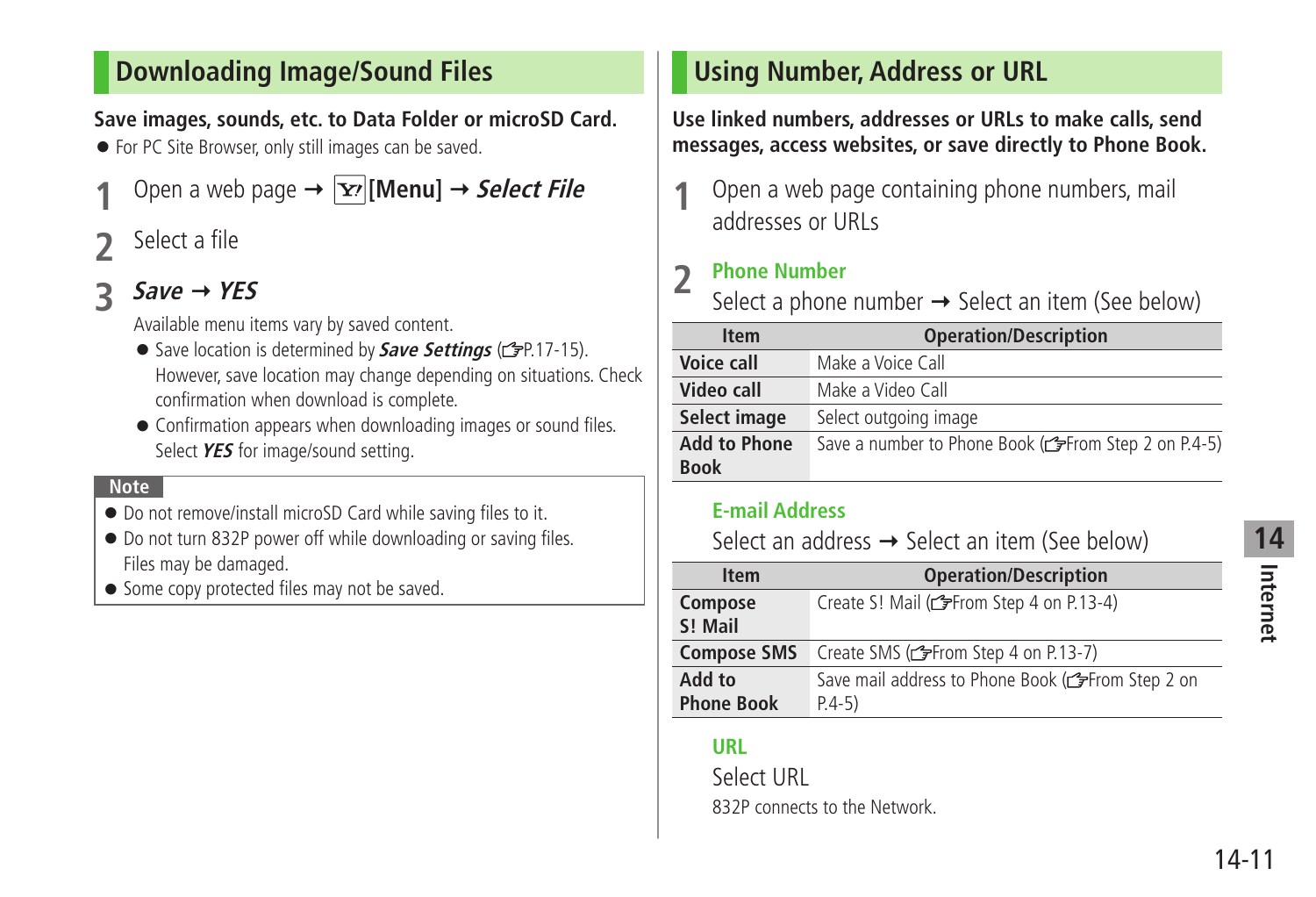### <span id="page-11-0"></span>**Streaming**

- Supported by compatible files on Yahoo! Keitai sites only.
- Streaming files cannot be saved.

#### **Main Menu** X **Yahoo! Keitai** X **Yahoo! Keitai**

- Open a web page  $\rightarrow$  Select a file Streaming starts.
- $[CH]$  or  $\boxed{\odot}$  to exit

### **Engaged Streaming Operations**

| <b>Mute/Release Mute</b>                 | Y/L<br>※<br>√D                             |
|------------------------------------------|--------------------------------------------|
| Pause/Resume*                            | $\mathcal{L}$<br>Ш<br>DE 1                 |
| Volume                                   | $  \mathbf{A}  \mathbf{v}  $               |
| <b>Set Playback</b><br>Position*         | col to start playback from specified point |
| <b>Toggle Display</b><br><b>Position</b> | ٥<br>• Toggle Portrait/Landscape view.     |

\* Not available during playback for live events such as live sports programs.

## **Internet 14**

#### **Note**

- Streaming requires a continuous Network connection. Network remains connected even during a pause (Transmission fees apply).
- Paused streams may stop after three minutes of inactivity.
- When roaming abroad, streaming may be unavailable or not be performed properly.

#### **Incoming Voice Calls while Streaming**

Incoming call pauses an active stream.

● Video Calls cannot be received while streaming.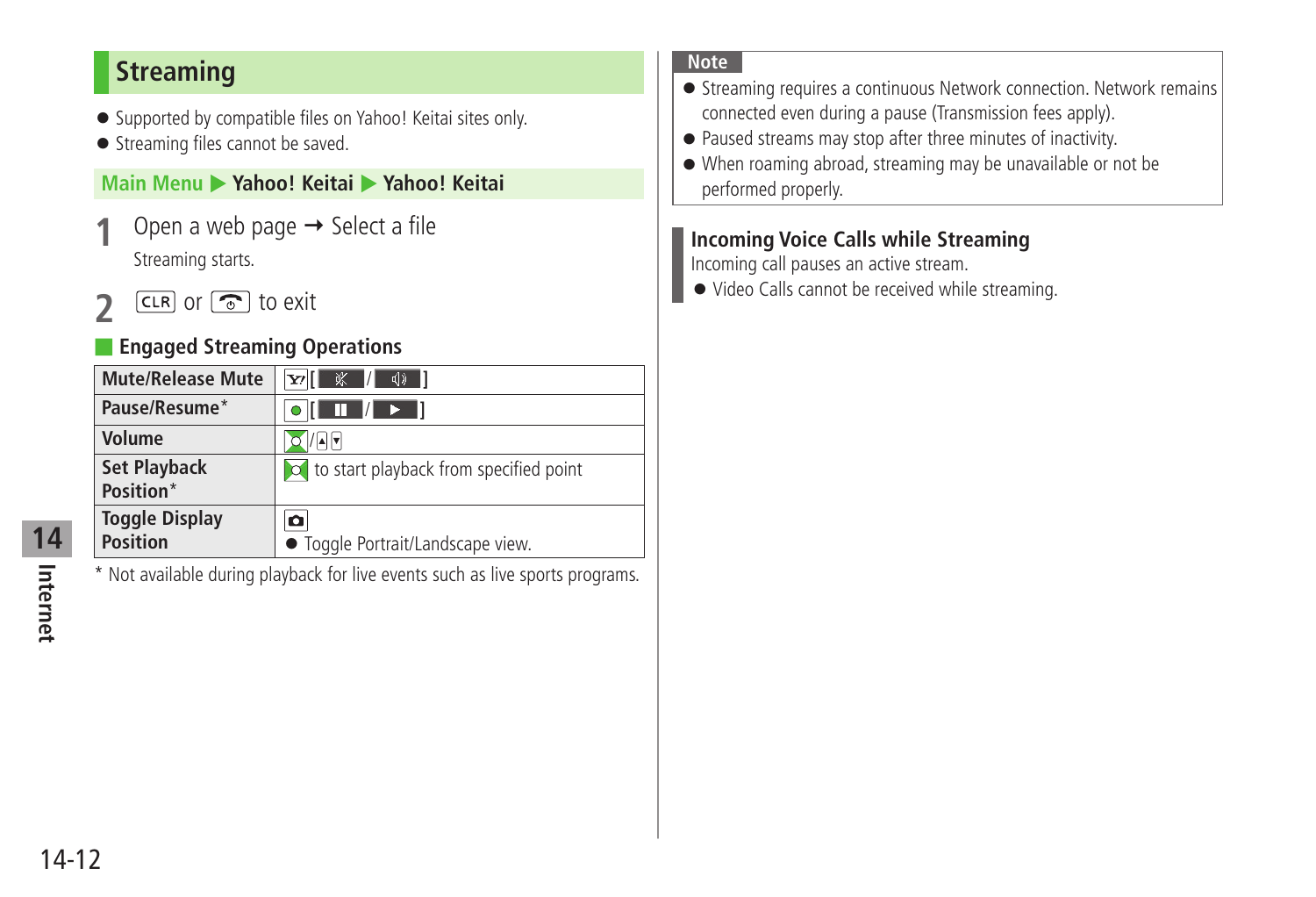## <span id="page-12-0"></span>**Option Menu Items**

### In Yahoo! Keitai, press  $\boxed{\mathbf{x}}$  [Menu] for following operations.

● Some functions may not be available depending on web pages.

| <b>Item</b>        | <b>Operation/Description</b>                                                                          |
|--------------------|-------------------------------------------------------------------------------------------------------|
| <b>Forward</b>     | Go to next page $(\mathcal{F}P.14-6)$                                                                 |
| <b>Bookmarks</b>   | View Bookmarks list, add bookmarks, or add bookmark<br>shortcuts to Standby                           |
| <b>Saved Pages</b> | View Saved Pages list or save page content to Saved<br>Pages                                          |
| <b>Text Copy</b>   | Copy page text                                                                                        |
| <b>Reload Page</b> | Refresh page information                                                                              |
| <b>Enter URL</b>   | Enter URL directly or use URL History to access pages                                                 |
| <b>Select File</b> | View, play or save file to Data Folder (Downloading<br>Images/Sounds to Save: from Step 2 on P.14-11) |

| <b>Item</b>                       | <b>Operation/Description</b>                                           |
|-----------------------------------|------------------------------------------------------------------------|
| Handy                             | <b>Switch PC Browser '/Switch Browser 2: Toggle</b>                    |
| <b>Functions</b>                  | Yahoo! Keitai/PC site                                                  |
|                                   | <b>Internet Search</b> : Search text in Internet                       |
|                                   | <b>Search In Page:</b> Search text within page                         |
|                                   | Jump in this page: Jump to top/end of page                             |
|                                   | <b>Send URL:</b> Send URL via S! Mail/SMS                              |
|                                   | History: Open previously viewed pages                                  |
|                                   | <b>Expand/Shrink</b> <sup>2</sup> : Zoom page in/out                   |
|                                   | <b>Set Display Range</b> <sup>2</sup> : Specify displayed area of page |
|                                   | Flash(R) Menu: Playback/pause Flash® files                             |
|                                   | <b>Properties:</b> View page details or electronic certificates        |
|                                   | for secure pages                                                       |
| Yahoo! Keitai 1/                  | View top menu                                                          |
| Homepage $2$                      |                                                                        |
| <b>Settings</b>                   | <b>Font Size:</b> Change character size                                |
|                                   | <b>Encoding</b> : Change encoding type                                 |
| Switch screen <sup>2</sup>        | Toggle between Small Screen and PC Screen                              |
| <b>Exit Browser</b>               | Exit Browser                                                           |
| <sup>1</sup> Yahoo! Keitai only   |                                                                        |
| <sup>2</sup> PC Site Browser only |                                                                        |